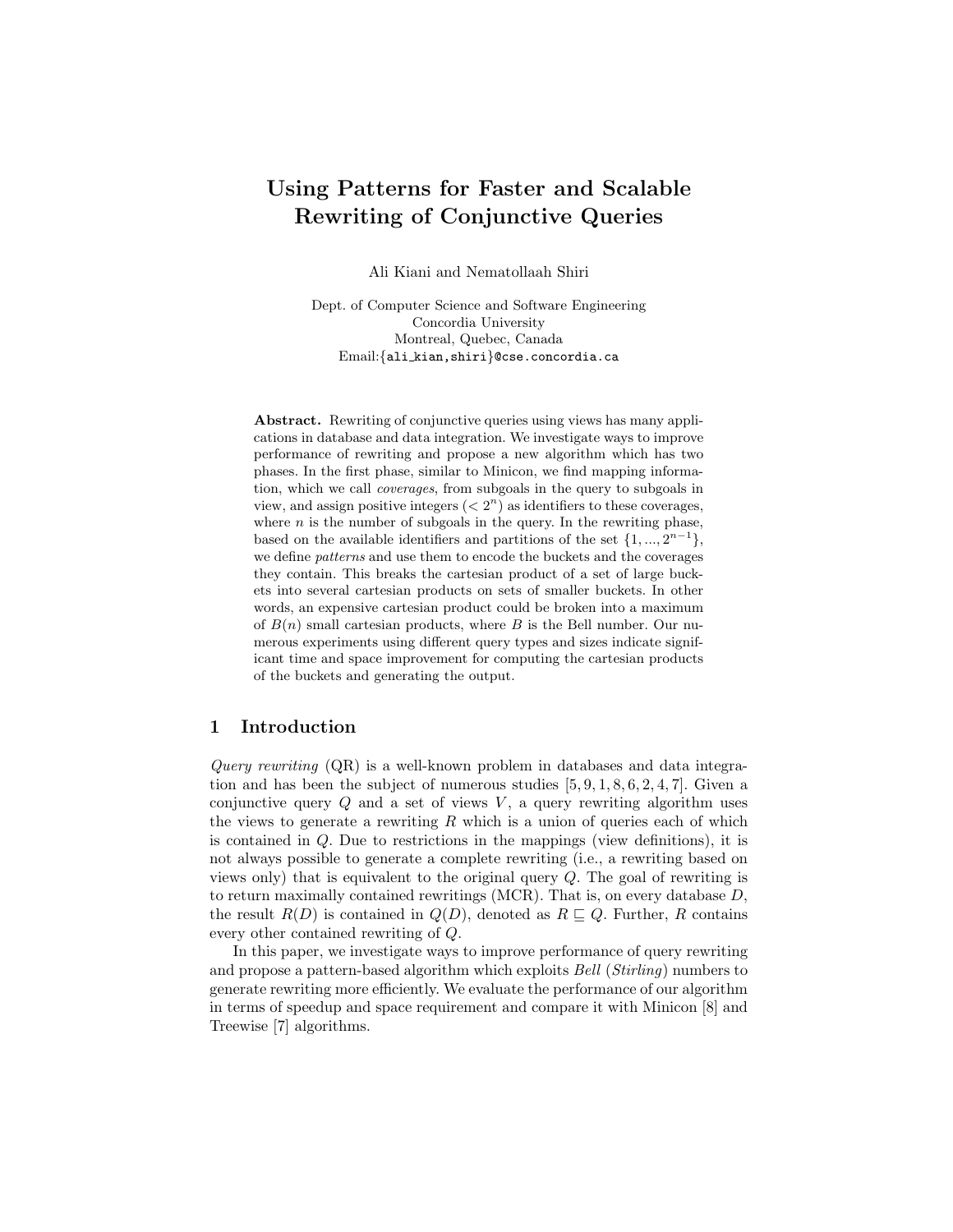After finding mappings from the subgoals in the query to view, a major part of a rewriting process is spent in performing the cartesian products of a set of large buckets that contain these mappings, called Minicon Descriptions (MCDs) in Minicon. The idea in our algorithm is to break this set of large buckets into several smaller buckets so that the cartesian products are in smaller scale. Also important in practice, this helps finding the number of rules in a rewriting before generating them.

The rest of this paper is organized as follows. We next provide some background and review related work. In Section 3, we introduce our rewriting algorithm and discuss its complexity. Section 4 presents the experiments and results. We provide concluding remarks in Section 5.

## 2 Background and Related Work

A conjunctive query Q is a statement of the form:  $Q: h(\bar{X}) : -g_1(\bar{X_1}), \ldots$ ,  $g_k(\bar{X}_k)$ , where  $g_i(\bar{X}_i)$  are ordinary predicates (also called subgoals),  $\bar{X}_i$  is a sequence of variables, and the head predicate  $h$  does not appear in the body  $[3,$ 10]. A variable  $X$  in the rule body is distinguished if it also appears in the head.

Example 1. Let  $r(A, B)$  and  $s(C, D, E)$  be relations. Consider the following query and views:

 $Q: h(X, Y) : r(X, Y), s(Y, Z, W).$  $V_1: \qquad v_1(A, B): r(A, B).$  $V_2: \quad v_2(B, D) := s(B, D, D).$ 

Rule R below is a contained rewriting for  $Q$ . The reason is that if we unfold views  $V_1$  and  $V_2$ , i.e., replacing in the body of  $Q$  the views by their definitions, we get a query which satisfies the containment  $R \sqsubseteq Q$ .

 $R: h(X, Y) - v_1(X, Y), v_2(Y, Z).$ 

In order to generate rewriting, an algorithm should in general consider different combinations of view heads and ensure to produce MCR.

Corresponding to Minicon descriptions (MCDs), we define Coverage which is a data structure of the form  $C=$  where S is a subset of the subgoals in query  $Q, \phi$  is a mapping from S to a subset T of subgoals in view  $v_i$ , h is the head of  $v_i$ , i.e.,  $v_i(\bar{X}_i)$ , and  $\delta$  is a variable substitution that unifies every group of variables in  $\phi$  that are mapped to the same variable. Intuitively, when generating rewriting, we can remove subgoals of  $S$  from  $Q$ , put a specialization of  $v_i$  head in the query, and apply  $\delta$  on  $Q$  so that the resulting query becomes contained in  $Q$ . The specialization of  $v_i$  is generated by applying the inverse of  $\phi$  on  $\delta(v_i(\bar{X}_i))$ .

In example 1, there are coverages  $C_1 = \{r(X, Y)\}, \{X/A, Y/B\}, v_1(A, B), \{\}\rangle$ , and  $C_2 = \{s(Y, Z, W)\}, \{Y/B, Z/D, W/D\}, v_2(B, D), \{W/Z\}$ , where  $C_1$  and  $C_2$  generate specializations  $v_1(X, Y)$  and  $v_2(Y, Z)$ , respectively.

Based on this, we can say that there are two phases in query rewriting, (1) finding coverages and (2) considering all possible/valid combinations of coverages to form contained rules and getting the union of all such rules to generate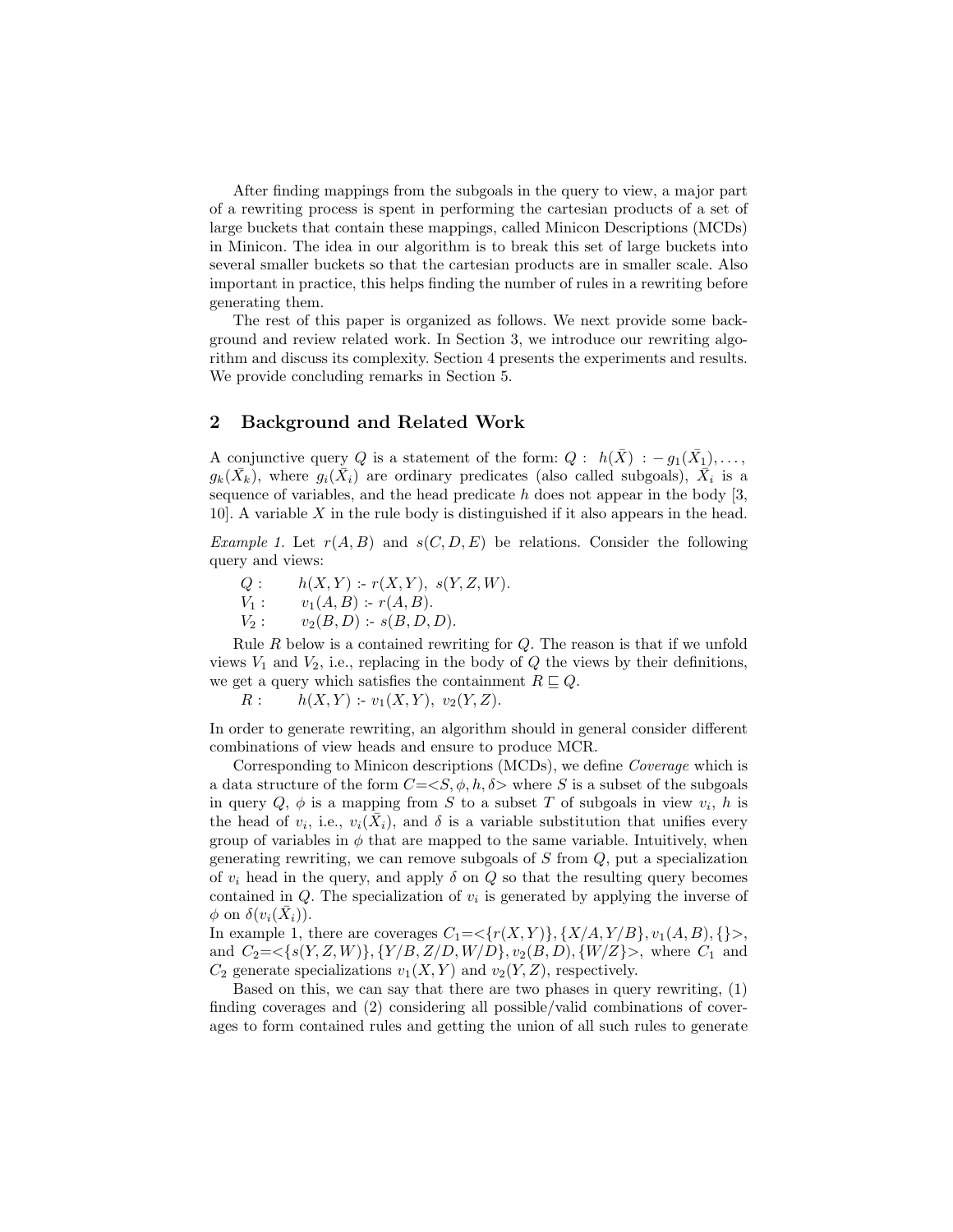the maximally contained rewriting. Different algorithms use different terms to refer to the result of phase 1, e.g., *Bucket* in Bucket algorithm,  $MCD$  in Minicon algorithm, Quadruple in [4], Tuple in Treewise, to all of which we refer as coverage. The Bucket algorithm [8] tests containment for every combination. As shown in [8], this can be avoided by choosing proper coverages and combining them efficiently. In fact, the criteria for choosing coverages should be such that they guarantee containment. To see how, we define the notion of *Joint variables* as follows.

Let S be a subset of subgoals in the body of  $Q$  and  $S'$  be the rest of subgoals in  $Q$  including the head. We call the variables appearing in both  $S$  and  $S'$  as joint variables in S. Intuitively, if there is a view  $V_i$  covering S, then for  $V_i$  to contribute in a rewriting (i.e., yield a coverage) the joint variables in  $S$  must be distinguished in  $V_i$ . We will also consider the notion of partial containment mapping from query  $Q_1$  to query  $Q_2$  where not every subgoal of  $Q_1$  is required to be mapped. A coverage  $C$ , defined based on  $V_i$ , is a useful coverage if the joint variables of subgoals  $S$  of  $C$  are distinguished in  $V_i$ .

After forming the coverages, we combine coverages in the second phase to generate a rewriting. It it shown in [8] that combinations of coverages that do not have overlap are useful only. The challenge here is how to find such combinations efficiently?

Example 2. Let  $r(A, B)$ ,  $s(C, D)$ , and  $t(E, F)$  be relations. Consider the following query and views:

| Q:      | $h(A)$ : $r(A, B)$ , $s(B, D)$ , $t(D, E)$ .   |
|---------|------------------------------------------------|
| $V_1$ : | $v_1(A, D)$ : $r(A, B), s(B, D)$ .             |
| $V_2$ : | $v_2(B)$ :- $s(B, D), t(D, E).$                |
| $V_3$ : | $v_3(A, B, D)$ : $r(A, B), t(D, E)$ .          |
| $V_4$ : | $v_4(A, B, D)$ : $r(A, B), s(B, D), t(D, E)$ . |
| $V_5$ : | $v_5(A)$ :- $r(A, B), s(B, D), t(D, E)$ .      |

The coverages we can create for this example are as follows:  $C_4$  covering  $\{r\}$ ,  $C_2$  covering  $\{s\}$ , and  $C_1$  covering  $\{t\}$  based on  $V_4$ ,  $C_6$  covering  $\{r, s\}$  based on  $V_1, C_3$  covering  $\{s, t\}$  based on  $V_2, C_5$  covering  $\{r, t\}$  based on  $V_3, C_7$  covering  $\{r, s, t\}$  based on  $V_5$ . As shown in Fig. 1, there are three buckets in this example, one for each subgoal in Q, and the coverages in the buckets have overlaps. Note that the numbering of these coverages is based on the buckets they appear in. For example, since coverage  $C_6$  appears in the bucket of r (position 2 from right to left in query), and also in bucket of  $s$  (position 1), we have assigned number  $6 (= 2^2 + 2^1)$  to  $C_6$ .

Consider coverages  $C_6$  and  $C_3$ . It is easy to see that we cannot combine  $C_6$  and  $C_3$  to generate a rule in the rewriting, since there is no way to match subgoal s from  $C_6$  with subgoal s from  $C_3$ . In fact we can see that the binary representation of 6 (110) and 3 (011) have a common 1 in the second bit. This is the basic idea in our algorithm that assigns numbers to coverages in such a way that their bitwise comparison indicate whether or not their combination is useful.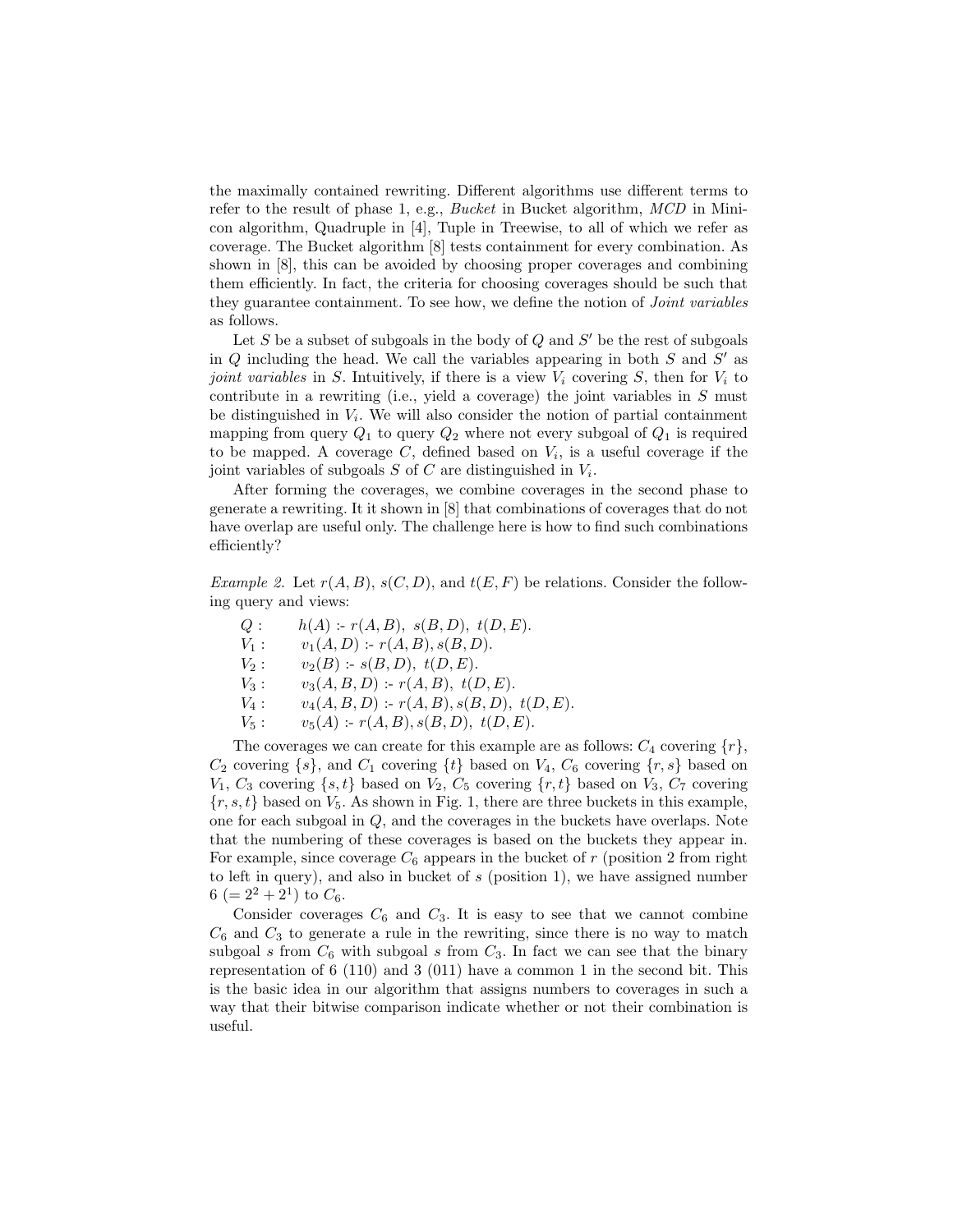## 3 Pattern-Based Query Rewriting

Consider a conjunctive query  $Q$  with n subgoals and a set of views. In order to generate rewriting for Q, we first find all coverages, and place each in corresponding buckets. To find all coverages, we consider a set S with a single subgoal  $sg_i$  (from Q) and its join variables  $J_S$  in Q. For every view  $V_j$  that includes  $sg_i$ , we check if all the variables in  $J<sub>S</sub>$  are distinguished in  $V<sub>j</sub>$ . If this is the case, we create a new coverage  $C_{ji}$  based on  $V_j$  and assign S to  $C_{ji}$ . Otherwise, we add more subgoals to S, update  $J<sub>S</sub>$  accordingly, and check if  $V<sub>j</sub>$  can be useful in forming a coverage. In order to add subgoals to S we use the join variables that are not distinguished. If  $A \in J_S$  is not distinguished, we include all the subgoals in Q in which A appears. After adding the new subgoals to  $S$ , we recompute  $J_S$ and repeat the test. This process continues until we find a useful coverage for  $sg_i$  (and possibly some other subgoals), or we fail. This is very similar to Minicon when creating MCDs. Our algorithm mainly differs from other rewriting algorithms in the combining step and hence we focus more on this step.

A significant amount of time in most query rewriting algorithms including Minicon and Treewise is spent to discard combinations with overlaps. The reason is that these algorithm need to consider  $n^m$  possible combinations where m is the number of coverages in each bucket. In our algorithm, we introduce a new technique to perform this step more efficiently, described as follows.



Fig. 1. Occurrences of coverages for a query with 3 subgoals; Existing algorithms need  $4<sup>3</sup>$  cartesian product operations to find all rules in the rewriting.

Let us consider all possible combinations. We consider every bucket as a bit in a binary representation of  $n$  bits, and hence every coverage consists of  $n$  bits. If a coverage  $C_j$  is placed in a bucket  $B_i$ , the *i*th bit in the sequence denoting coverage  $C_i$  is 1; otherwise it is 0. The sequence corresponding to a coverage indicates its presence in different buckets, which we consider as an identifier for that purpose. The maximum number of sequences is  $2<sup>n</sup> - 1$ , where *n* is the number of subgoals in the query; the sequence with all zeros is excluded.

We define *occurrence classes* based on occurrence identifier. All coverages with the same identifier are members of the same occurrence class. In other words, an occurrence identifier defines an equivalence class on coverages. Assuming that there is only one coverage from every occurrence class, Fig. 1 shows all possible occurrences of coverages for a query with 3 subgoals. This figure also shows the bucket structure for the query and views in Example 2. Note that to find the rewriting in this example, existing algorithms would perform  $4<sup>3</sup>$ cartesian products. We show that our algorithm breaks this relatively expensive operation to 5 smaller cartesian products.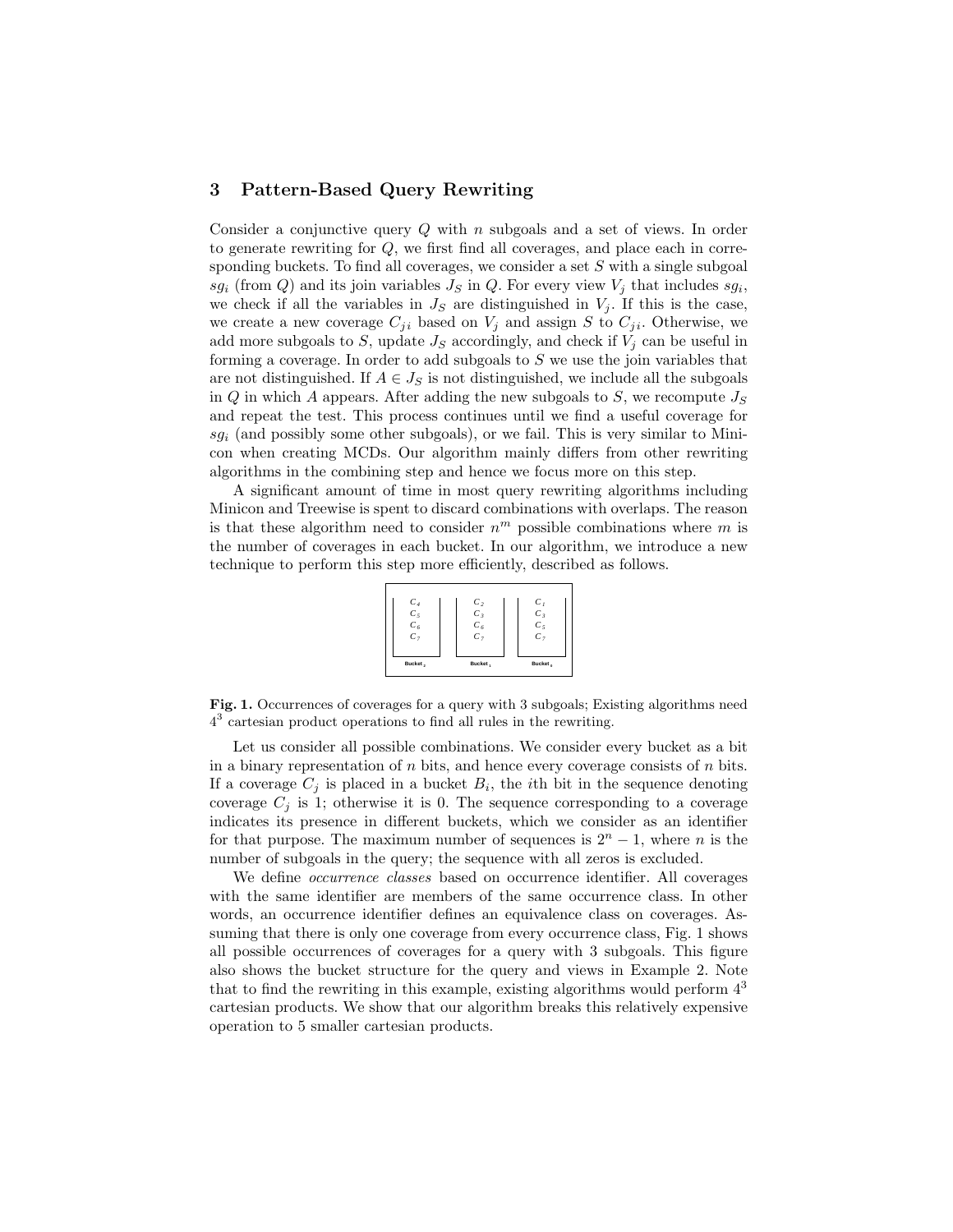Considering these coverages, we need to identify all sets of coverages that do not have overlap and cover all the subgoals in the query.

#### 3.1 Finding All Occurrence Classes: A Partitioning Problem

Assume that there are  $n$  subgoals in a query, and subgoals are indexed based on their position in the query, with the rightmost subgoal as 0 and the leftmost as  $n-1$ . For every position i, we consider number  $2<sup>i</sup>$  and include it in a set P. We then find all partitions of P. The following example lists all possible partitions for a query with 3 subgoals.

*Example 3.* Let  $Q$  be a query with three subgoals. So, there will be positions 0, 1, and 2 and hence,  $P = \{2^2, 2^1, 2^0\} = \{4, 2, 1\}$ . There are 5 partitions of P:  $P_1 = \{\{4, 2, 1\}\}, P_2 = \{\{2, 1\}, \{\{4\}\}, P_3 = \{\{4, 2\}, \{1\}\}, P_4 = \{\{4, 1\}, \{2\}\}, \text{and}$  $P_5 = \{\{4\}, \{2\}, \{1\}\}.$ 

It is easy to see that the partitions do not have overlap and their union forms the original set  $P$ . Moreover, the sum of the numbers in a set in a partition gives an occurrence identifier. In this example, we have occurrence identifiers 1, 2, 3, 4, 5, 6, and 7 from {1}, {2}, {2, 1}, {4}, {4, 1}, {4, 2}, and {4, 2, 1}, respectively. That is, the maximum number of occurrence identifiers for a query with n subgoal is  $2^{n} - 1$ , and finding the proper combinations is a partitioning problem.

We know that the number of partitions of a set of size  $n$  is the Bell number, denoted  $B(n)$ . We can also find the maximum number of rules in a rewriting of Q. If there is only one coverage from every occurrence class, then the number of rules in the rewriting is  $B(n)$ . In general, the number of coverages for occurrence class could be any number. To define the maximum number of rules, we use Stirling numbers as follows. Stirling numbers of the second type  $S(n, k)$  indicate the number of ways to partition a set of  $n$  elements into  $k$  nonempty subsets. Using this, the Bell number  $B(n)$  can be defined as  $B(n) = \sum_{k=1}^{n} S(n, k)$ 

We can use Stirling numbers to define maximum number of rules in the rewriting of a query  $Q$  with n subgoals. Suppose for every occurrence class, there are m coverages. Then, the maximum number of rules in the rewriting of there are *m* coverages. Then, the maximum number of rules in the rewriting of  $Q$  would be  $\sum_{k=1}^{n} m^k S(n, k)$ . In fact,  $S(n, k)$  gives the number of cases in which  $k$  different occurrence classes together cover the body of  $Q$  without overlap. This is important as it can be used to perform the combining phase more efficiently. Also it gives the maximum number of rules in a rewriting which helps provide a more precise upper bound for the complexity of query rewriting.

We next define the notion of Combination Pattern based on the occurrence identifiers in each partition. Intuitively every pattern shows how many buckets we need and what coverages (based on occurrence identifier) they should contain. The maximum number of patterns for a query with n subgoals is  $B(n)$ .

Definition 1. [Combination Pattern] For a query with n subgoals, a set of positive integers  $\mathbb P$  is a Combination Pattern, if it satisfies the following properties. two megers  $\mathbb{F}$  is a Comomation Pattern, y it satisfies the <br>1.  $\mathbb{P} \subseteq \{1, \ldots, 2^n - 1\}$ , <br>2.  $\sum_{i \in \mathbb{P}} i = 2^n - 1$ , 3.  $\forall i, j \in \mathbb{P}, i \wedge j = 0$ , where  $\wedge$  is the extended bitwise operation on integers.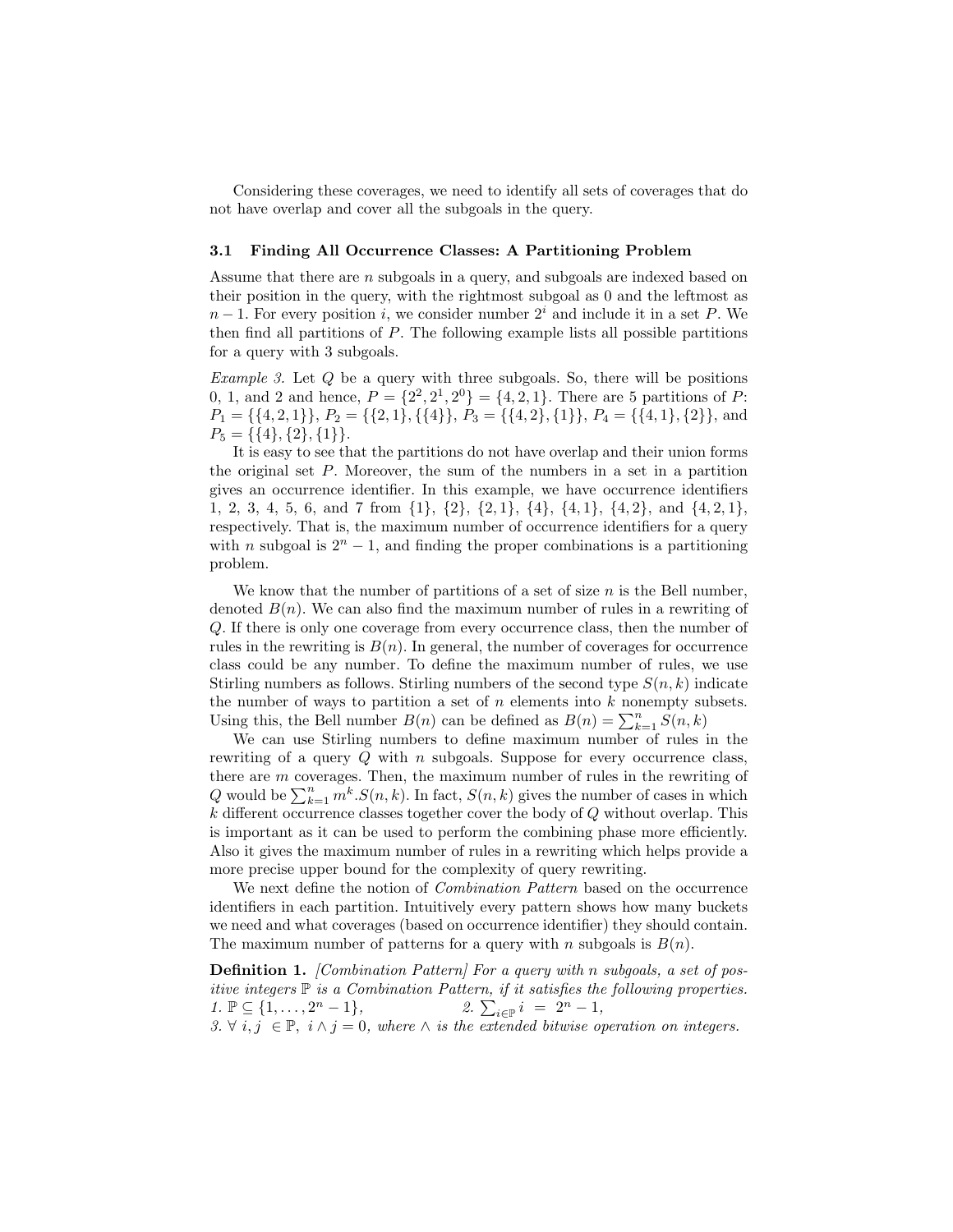The complexity of finding combination patterns is exponential, as it is based on computing  $B(n)$ , which is exponential. For example, the number of combination patterns for queries with 5, 10, 15 subgoals are 52, 115975 and 1382958545, respectively. However, when not all of the identifiers are present, the number of patterns reduces significantly. For lack of space, we do not provide details of finding combination patterns for a set of identifiers; it could be done using a partitioning algorithm. In our implementation, we sort the list of identifiers and use recursion which was quite fast for our purpose. In order to combine the coverages using the idea of Combination Pattern, we assign to query a number  $2^n - 1$ , and assign *occurrence identifier* to every coverage  $C_i$  which is based on the subgoals it contains and their position in the query body. For instance, in Example 2, occurrence identifiers assigned to  $C_1$  and  $C_2$  would be  $6 (= 2^2 + 2^1)$ and  $3 (= 2<sup>1</sup> + 2<sup>0</sup>)$ , respectively. Let N be the sorted list of all occurrence identifiers. We compute the list of patterns based on available coverages. For each combination pattern, we create a set of buckets, assign coverages to them accordingly, and perform a simple cartesian product. Since a combination pattern does not have overlap, no further checking is required. Also, we know that the sum of the identifiers in every pattern is  $2<sup>n</sup> - 1$ . For example, consider the coverages listed in Fig. 1, for which based on the partitions in Example 3, we break the original bucket into smaller buckets and perform 5 different cartesian products since there are 5 different combination patterns, listed as follows.

- 1.  $\mathbb{P}_1 = \{\{7\}\}\$ : We have a single bucket  $[C_7]$  so no need for cartesian product
- 2.  $\mathbb{P}_2 = \{\{3\}, \{4\}\}\$ : Cartesian product of two buckets:  $[C_3] \times [C_4]$
- 3.  $\mathbb{P}_3 = \{\{6\}, \{1\}\}\$ :Cartesian product of two buckets:  $[C_6] \times [C_1]$
- 4.  $\mathbb{P}_4 = \{\{5\}, \{2\}\}\$ : Cartesian product of two buckets:  $[C_5] \times [C_2]$
- 5.  $\mathbb{P}_5 = \{\{4\}, \{2\}, \{1\}\}\$ : Cartesian product of three buckets:  $[C_4] \times [C_2] \times [C_1]$

In Example 2, there are 5 sets of buckets, one of size 1, three of size  $1 \times 1$ , and one of size  $1 \times 1 \times 1$ . To better understand our algorithm, we add the following view (which is similar to  $V_4$ ) to the list of views in Example 2.

 $\overline{V'_4}$ :  $v'_4(A, B, D)$  :-  $r(A, B), s(B, D), t(D, E).$ 

Since we consider open world assumption, we need to consider  $V_4'$  in the rewriting even though it has the same definition as  $V_4$ . When finding coverages,  $V'_4$  would create  $C_4'$  covering  $\{r\}$ ,  $C_2'$  covering  $\{s\}$ , and  $C_1'$  covering  $\{t\}$ , i.e., we get a new coverage in every bucket. In this case, other algorithms would consider a cartesian product of size 5<sup>3</sup> , while our algorithm would consider the cartesian product based on the pattern  $\mathbb{P}_5$  for which it would perform a product of size  $2 \times 2 \times 2$ . To summarize, next, we briefly explain our pattern-based query rewriting algorithm.

Consider  $Q$ , the user query and  $V$ , the set of given views as the input. The goal is to generate  $R$ , the maximally contained rewriting of  $Q$  using the views, as the output. The algorithm has two phases:

**Phase 1:** Finding coverages: For every view  $v_i$ , find the coverages that  $v_i$  can generate for subgoals in Q. Assign the occurrence identifier to each coverage and maintain a set of available occurrence identifiers.

Phase 2: Combining Coverages: Based on the set of available occurrence identifiers, find the patterns. For every pattern, form the buckets, place the related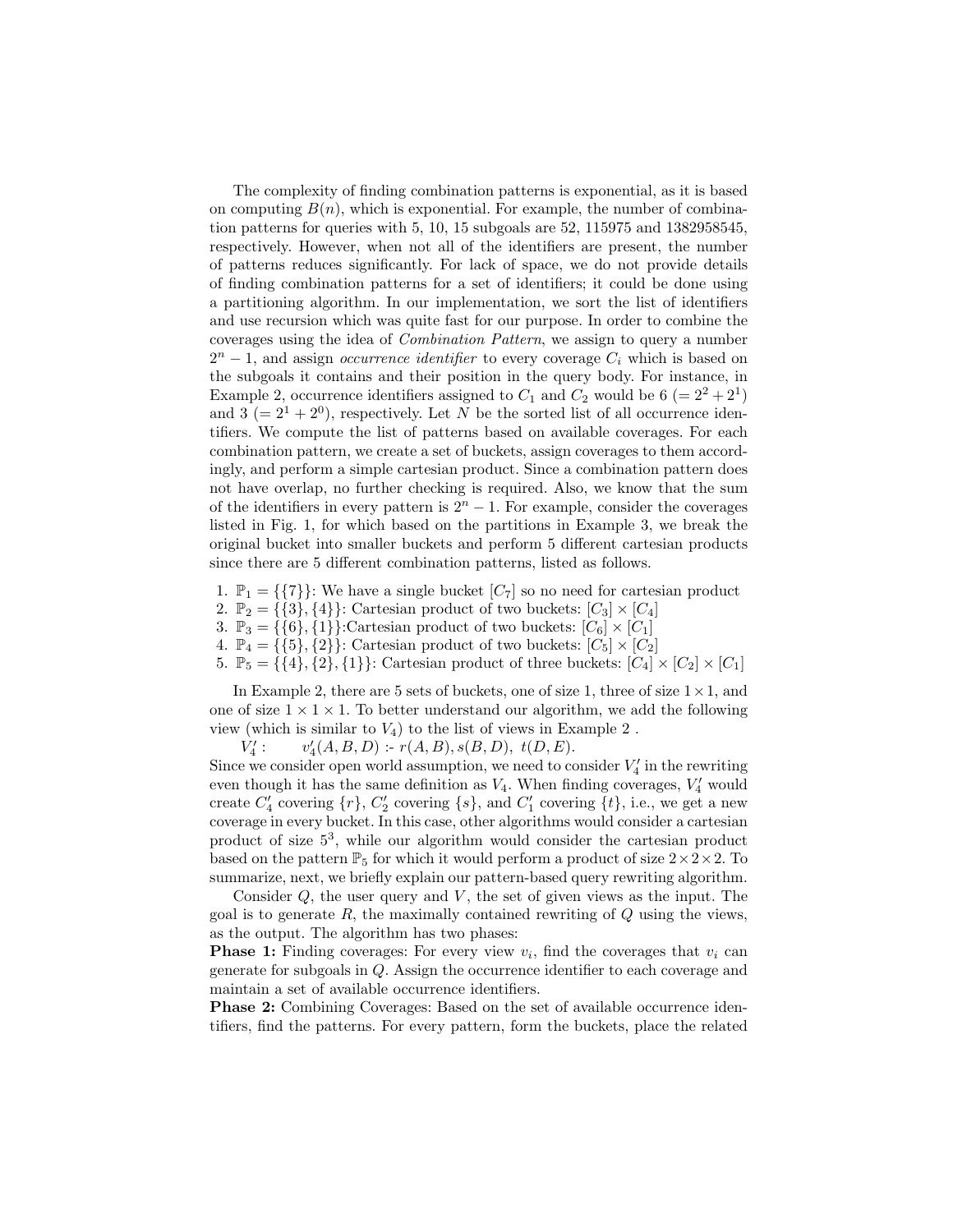coverages in these buckets, and perform the cartesian product. Every combination in the result of the cartesian product generates a rule. Assign the union of all these rules to  $R$  and return  $R$  as the output.

#### 3.2 Complexity of Query Rewriting

Based on the above algorithm, we provide a more accurate upper bound for the complexity of rewriting of conjunctive queries under the OWA and set semantics.

The complexity of query rewriting includes two parts. First, when finding coverages, we need to find mappings from subgoals in the query to those in views, which is NP-complete in the number of subgoals in the query. If the number of different predicates in the query and view  $V_i$  is  $a$ , and the number of subgoals from each predicate in the query and view  $V_i$  are  $b$  and  $c$ , respectively, then the maximum number of partial mappings (hence maximum number of coverages) from the query to  $V_i$  is a.b.c. The reason is that every subgoal in the query can be mapped to a maximum of  $c$  subgoals in the view. Since for every predicate name in query, there are  $b$  subgoals with that name, there will be  $b.c$  partial mappings for each group of subgoals. Since there are a groups of subgoals, there will be a maximum of a.b.c partial mappings each of which could generate one coverage.

The second part of the complexity is in combining coverages where we need to perform cartesian products over the buckets. For that we use combination patterns. Assuming that we have  $n$  subgoals in the query, in the worst case, the number of different set of buckets we form is  $Bell(n)$ . Since the cost of cartesian product operations on these sets of buckets can be expressed in terms of the number of rules they generate, the complexity of the second phase is of the number of rules they generate, the complexity of the second phase is  $\sum_{k=1}^{n} m^{k} S(n, k)$ , assuming the number of coverages in each bucket is m. Since the complexity of the second part is larger than the first part, we may ignore the first part. The reason is that the factor  $m$  in the formula for the second part is proportional to the number of mappings from the first part. Moreover, the growth of Stirling numbers is much faster than a.b.c. As a result, the upper bound for or surfluit in modes in the complexity of the second phase, which is  $\sum_{k=1}^{n} m^{k} S(n, k)$ . Even though the complexity of this problem is known to be NP-complete, this result is important as it shows a more accurate upper bound and also it provides a way of finding the maximum number of rules in a rewriting before performing the cartesian product which is very useful in real life applications.

## 4 Experiments and Results

In this section, we report our experiments and results on query rewriting using our proposed algorithm and compare its performance with Minicon and Treewise algorithms. The reason for not considering other algorithms such as Bucket algorithm and Inverse rules in our experiments is that it has been shown that Minicon outperforms these algorithms [8]. In our experiments, we have used two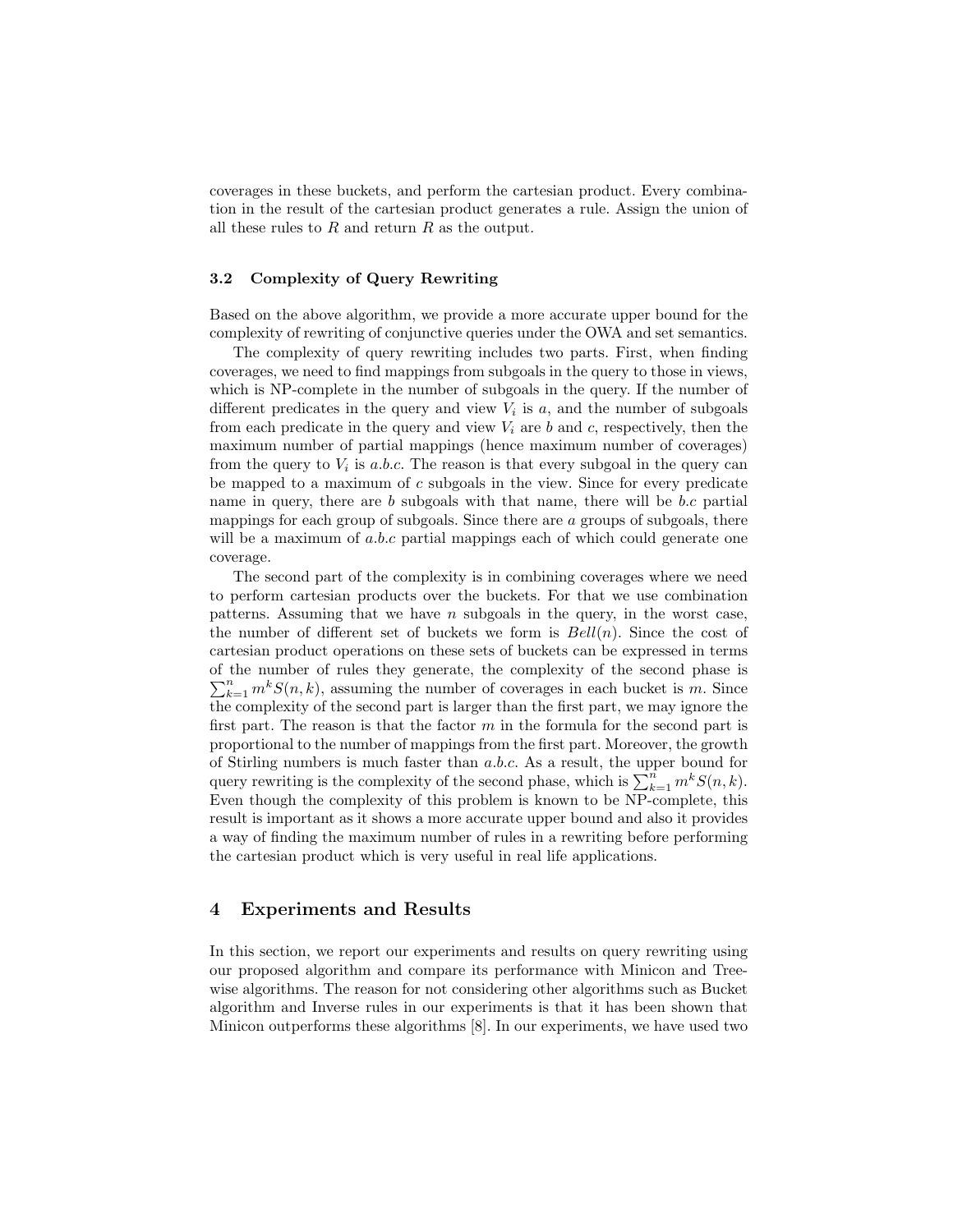sets of input queries, (1) "real" queries collected from papers and articles related to query rewriting and (2) synthetic queries. As the number of queries in the first category was not much, we mainly used them to check the output of our algorithm with human generated rewritings, as appeared in the papers. As synthetic data, we created different types and sizes of conjunctive queries including Chain queries, Star queries, Duplicate queries, and Random queries. We also introduced a new class of queries which we call as All-Range queries, which can generate all possible occurrence identifiers. This would create the worst case scenario for our algorithm. Example 2 is an instance of such a query and views.

We developed a running prototype of our Pattern-based query rewriting algorithm in Java. For the experiments, we used a regular desktop computer with Pentium 4, 1.73 GHz and 1GB RAM. This prototype is made available to the reviewers at http://users.encs.concordia.ca/˜ ali kian/qr/.

Most of the test data were created by query generator which was made available to us for the experiments. For each type, we considered parameters such that we could compare our results with those reported in [8] and [7]. In order for the comparison to be fair and meaningful, we used the implementation of the Treewise and Minicon algorithms developed and used in [7]. Moreover, we also developed our version of Minicon and confirmed its identical performance with Minicon and Treewise [7]. For synthetic queries, we measure memory utilization, performance, and scalability of our pattern-based algorithm and compare them with Minicon and Treewise.

Fig. 2(a) compares these algorithms based on memory utilization. To push all these algorithms to their limits, we also used All-range queries and conducted experiments using different number of views. As shown in the figure, Patternbased algorithm used the least amount of memory. At each step, the same input was used for all these algorithms. For 63 and 127 views (with 203 and 877 rules in the rewriting generated), all the algorithms completed the process using 16 MB of memory. For 255 views (4140 rules in the rewriting), Minicon used 64 MB, Treewise used 32 MB, and Pattern-based still using 16 MB. For 511 views (21147 rules in the rewriting), Minicon could not complete the task due to memory exception. For this case, Treewise and Pattern-based finished using 128 MB and 32 MB, respectively. We checked the buckets and found out for 511 views (and a query with 9 subgoals), Minicon formed 9 buckets each containing 256 coverages, i.e., it needed to perform 256<sup>9</sup> cartesian products. Treewise could finish this case because of it uses a tree structure to organize its run-time which helps prune away many unnecessary combinations. The case was easier for Pattern-based because it basically broke this cartesian product into 21147 of much smaller cartesian products. For 1023 views (115975 rules in the rewriting), only Patternbased algorithm could finish the task for which it used 128 MB of memory. We continued with 2047 views (678570 rules in rewriting) for which Pattern-based completed the task using 448 MB of memory. For 4095 views where there were 4213597 rules in the resulting rewriting, Pattern-based could not finish the task.

To evaluate and compare the performance of the algorithms, we used different classes of queries including Chain, Star, Duplicate, Random, All-Range queries.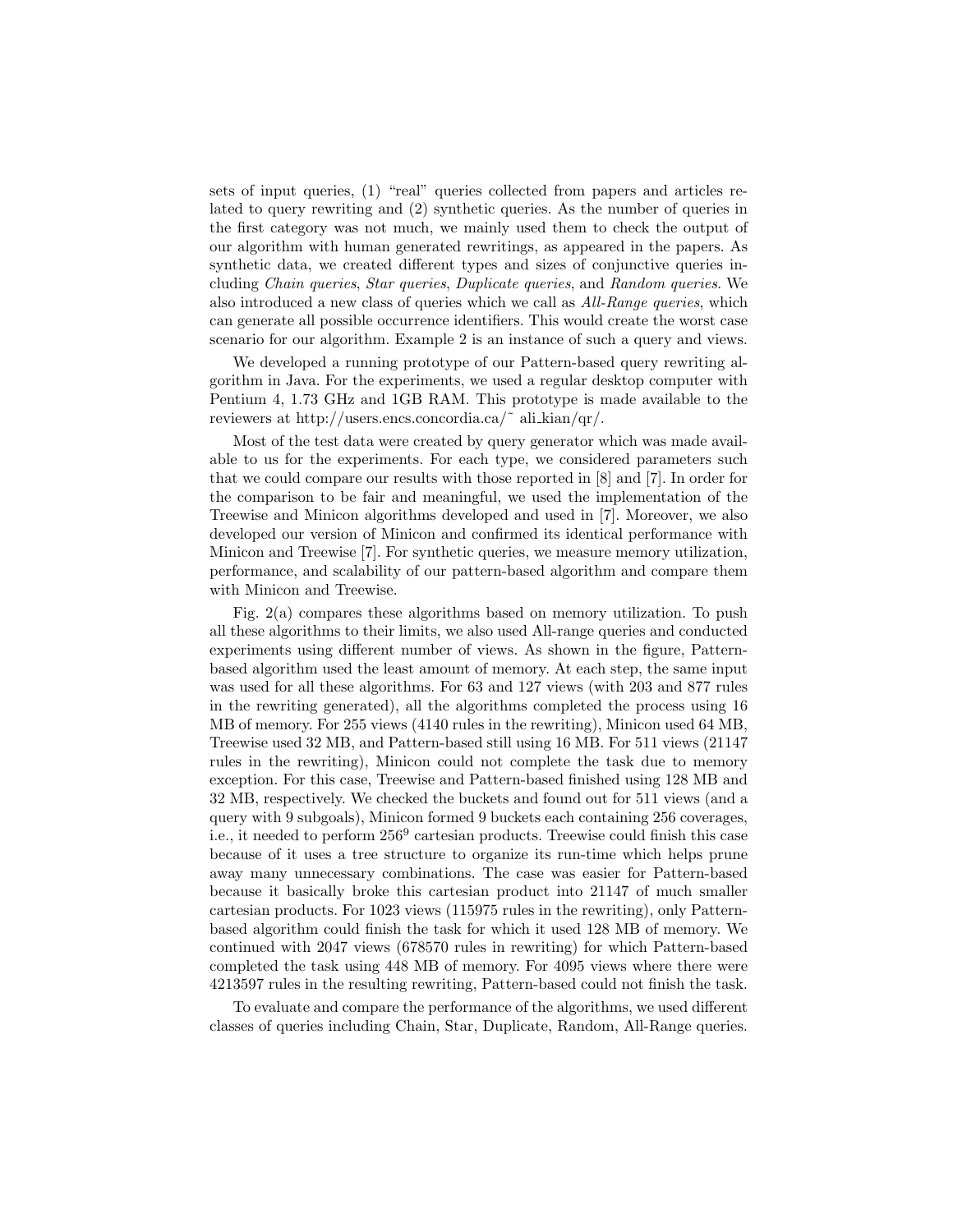

Fig. 2. (a) Memory requirement for Minicon, Treewise and Pattern-based Algorithms. (b)Performance on All-range queries

For each class, we used the same input to the algorithms and compared them in terms of rewriting time. For this, we performed a similar set of tests reported in [8] so that we can better compare the algorithms. In all these experiments, Pattern-based algorithm outperformed others significantly. Here we only report the results for Chain and All-Range queries, as performance of other queries we observed was similar to Chain queries. We also noted that when the number of partitions are more, pattern-based performs better than others. In no case the performance of our algorithm was inferior to the others.

Fig. 2(b) shows the rewriting time for All-Range queries. As we can see, the rewriting time for up to 32 views are almost the same for all these algorithms, however, for larger inputs, our Pattern-based algorithm outperforms others significantly. For instance, for 127 views, Pattern-based, Treewise, and Minicon took 625 ms, 3875 ms, and 134344 ms, respectively. For 255 views, Pattern-based completed in 2031 ms – almost 10 times faster than Treewise (21641 ms). Minicon could not even finish the task. As the input size increased the difference between Pattern-based and Treewise increased. For example, for 511 views, Pattern-based finished in about 8 seconds, whereas Treewise finished in 153 second.





Fig. 3 (a and b) illustrates scalability of our algorithm for All-Range and Chain queries with 8 subgoals and all variables distinguished. As shown in the figure, only Pattern-based algorithm could process more than 256 views under 50 seconds for All-range queries. In fact, we continued increasing the number